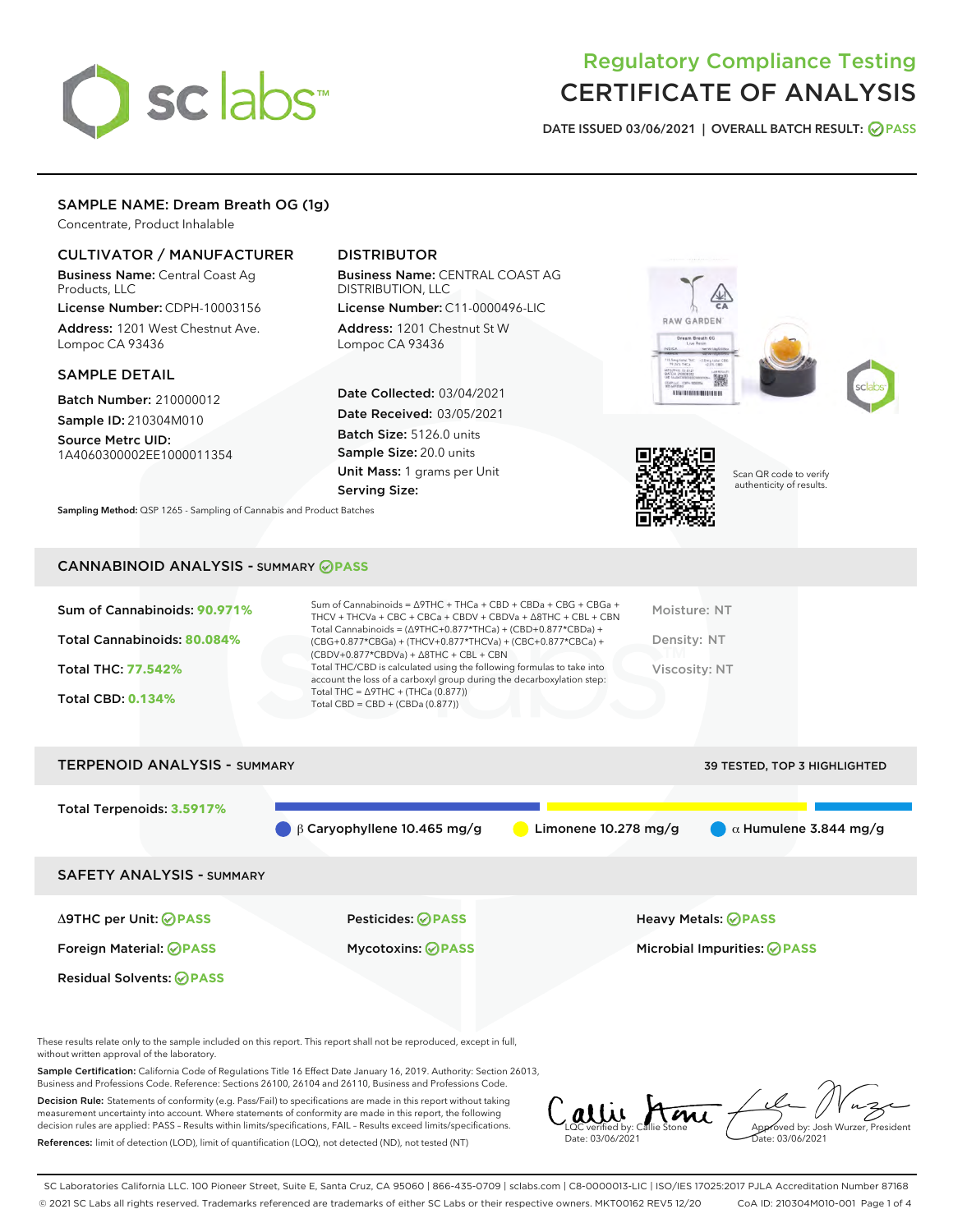



DREAM BREATH OG (1G) | DATE ISSUED 03/06/2021 | OVERALL BATCH RESULT: **○** PASS

#### CANNABINOID TEST RESULTS - 03/05/2021 2 PASS

Tested by high-performance liquid chromatography with diode-array detection (HPLC-DAD). **Method:** QSP 1157 - Analysis of Cannabinoids by HPLC-DAD

#### TOTAL CANNABINOIDS: **80.084%**

Total Cannabinoids (Total THC) + (Total CBD) + (Total CBG) + (Total THCV) + (Total CBC) + (Total CBDV) + ∆8THC + CBL + CBN

TOTAL THC: **77.542%** Total THC (∆9THC+0.877\*THCa)

TOTAL CBD: **0.134%**

Total CBD (CBD+0.877\*CBDa)

TOTAL CBG: 1.37% Total CBG (CBG+0.877\*CBGa) TOTAL THCV: 0.529%

Total THCV (THCV+0.877\*THCVa)

TOTAL CBC: 0.509% Total CBC (CBC+0.877\*CBCa)

TOTAL CBDV: ND Total CBDV (CBDV+0.877\*CBDVa)

| <b>COMPOUND</b> | LOD/LOQ<br>(mg/g)          | <b>MEASUREMENT</b><br><b>UNCERTAINTY</b><br>(mg/g) | <b>RESULT</b><br>(mg/g) | <b>RESULT</b><br>(%) |
|-----------------|----------------------------|----------------------------------------------------|-------------------------|----------------------|
| <b>THCa</b>     | 0.05 / 0.14                | ±22.096                                            | 859.75                  | 85.975               |
| <b>A9THC</b>    | 0.06/0.26                  | ±0.737                                             | 21.42                   | 2.142                |
| <b>CBGa</b>     | 0.1 / 0.2                  | ±0.65                                              | 12.4                    | 1.24                 |
| <b>THCVa</b>    | 0.07/0.20                  | ±0.288                                             | 6.03                    | 0.603                |
| <b>CBCa</b>     | 0.07 / 0.28                | ±0.284                                             | 5.80                    | 0.580                |
| <b>CBG</b>      | 0.06/0.19                  | ±0.110                                             | 2.78                    | 0.278                |
| <b>CBDa</b>     | 0.02/0.19                  | ±0.045                                             | 1.53                    | 0.153                |
| A8THC           | 0.1/0.4                    | N/A                                                | <b>ND</b>               | <b>ND</b>            |
| <b>THCV</b>     | 0.1/0.2                    | N/A                                                | <b>ND</b>               | <b>ND</b>            |
| <b>CBD</b>      | 0.07/0.29                  | N/A                                                | <b>ND</b>               | <b>ND</b>            |
| <b>CBDV</b>     | 0.04/0.15                  | N/A                                                | <b>ND</b>               | <b>ND</b>            |
| <b>CBDVa</b>    | 0.03/0.53                  | N/A                                                | <b>ND</b>               | <b>ND</b>            |
| <b>CBL</b>      | 0.06/0.24                  | N/A                                                | <b>ND</b>               | <b>ND</b>            |
| <b>CBN</b>      | 0.1 / 0.3                  | N/A                                                | <b>ND</b>               | <b>ND</b>            |
| <b>CBC</b>      | 0.2 / 0.5                  | N/A                                                | <b>ND</b>               | <b>ND</b>            |
|                 | <b>SUM OF CANNABINOIDS</b> |                                                    | 909.71 mg/g             | 90.971%              |

#### **UNIT MASS: 1 grams per Unit**

| ∆9THC per Unit                         | 1120 per-package limit     | 21.42 mg/unit<br><b>PASS</b> |  |
|----------------------------------------|----------------------------|------------------------------|--|
| <b>Total THC per Unit</b>              |                            | 775.42 mg/unit               |  |
| <b>CBD per Unit</b>                    |                            | <b>ND</b>                    |  |
| <b>Total CBD per Unit</b>              |                            | $1.34$ mg/unit               |  |
| <b>Sum of Cannabinoids</b><br>per Unit |                            | 909.71 mg/unit               |  |
| <b>Total Cannabinoids</b><br>per Unit  |                            | 800.84 mg/unit               |  |
| <b>MOISTURE TEST RESULT</b>            | <b>DENSITY TEST RESULT</b> | <b>VISCOSITY TEST RESULT</b> |  |

Not Tested

Not Tested

Not Tested

#### TERPENOID TEST RESULTS - 03/06/2021

Terpene analysis utilizing gas chromatography-flame ionization detection (GC-FID). Terpenes are the aromatic compounds that endow cannabis with their unique scent and effect. Following are the primary terpenes detected. **Method:** QSP 1192 - Analysis of Terpenoids by GC-FID

| <b>COMPOUND</b>         | LOD/LOQ<br>(mg/g) | <b>MEASUREMENT</b><br><b>UNCERTAINTY</b><br>(mg/g) | <b>RESULT</b><br>(mg/g)                         | <b>RESULT</b><br>$(\%)$ |
|-------------------------|-------------------|----------------------------------------------------|-------------------------------------------------|-------------------------|
| $\beta$ Caryophyllene   | 0.004 / 0.012     | ±0.3726                                            | 10.465                                          | 1.0465                  |
| Limonene                | 0.005 / 0.016     | ±0.1470                                            | 10.278                                          | 1.0278                  |
| $\alpha$ Humulene       | 0.009/0.029       | ±0.1234                                            | 3.844                                           | 0.3844                  |
| <b>Myrcene</b>          | 0.008 / 0.025     | ±0.0308                                            | 2.391                                           | 0.2391                  |
| $\beta$ Pinene          | 0.004 / 0.014     | ±0.0143                                            | 1.244                                           | 0.1244                  |
| $\alpha$ Bisabolol      | 0.008 / 0.026     | ±0.0664                                            | 1.244                                           | 0.1244                  |
| Linalool                | 0.009 / 0.032     | ±0.0408                                            | 1.073                                           | 0.1073                  |
| Terpineol               | 0.016 / 0.055     | ±0.0620                                            | 1.009                                           | 0.1009                  |
| Fenchol                 | 0.010 / 0.034     | ±0.0379                                            | 0.980                                           | 0.0980                  |
| $\alpha$ Pinene         | 0.005 / 0.017     | ±0.0074                                            | 0.863                                           | 0.0863                  |
| Ocimene                 | 0.011 / 0.038     | ±0.0225                                            | 0.700                                           | 0.0700                  |
| Terpinolene             | 0.008 / 0.026     | ±0.0110                                            | 0.535                                           | 0.0535                  |
| trans-β-Farnesene       | 0.008 / 0.025     | ±0.0081                                            | 0.228                                           | 0.0228                  |
| <b>Nerolidol</b>        | 0.009 / 0.028     | ±0.0129                                            | 0.205                                           | 0.0205                  |
| <b>Borneol</b>          | 0.005 / 0.016     | ±0.0078                                            | 0.186                                           | 0.0186                  |
| Caryophyllene<br>Oxide  | 0.010 / 0.033     | ±0.0071                                            | 0.154                                           | 0.0154                  |
| Camphene                | 0.005 / 0.015     | ±0.0017                                            | 0.152                                           | 0.0152                  |
| Geraniol                | 0.002 / 0.007     | ±0.0055                                            | 0.124                                           | 0.0124                  |
| Guaiol                  | 0.009 / 0.030     | ±0.0036                                            | 0.077                                           | 0.0077                  |
| Fenchone                | 0.009 / 0.028     | ±0.0020                                            | 0.068                                           | 0.0068                  |
| Sabinene Hydrate        | 0.006 / 0.022     | ±0.0012                                            | 0.030                                           | 0.0030                  |
| <b>Geranyl Acetate</b>  | 0.004 / 0.014     | ±0.0012                                            | 0.030                                           | 0.0030                  |
| $\gamma$ Terpinene      | 0.006 / 0.018     | ±0.0004                                            | 0.025                                           | 0.0025                  |
| Nerol                   | 0.003 / 0.011     | ±0.0005                                            | 0.012                                           | 0.0012                  |
| $\alpha$ Phellandrene   | 0.006 / 0.020     | N/A                                                | <loq< th=""><th>100</th></loq<>                 | 100                     |
| $\alpha$ Terpinene      | 0.005 / 0.017     | N/A                                                | <loq< th=""><th><loq< th=""></loq<></th></loq<> | <loq< th=""></loq<>     |
| Citronellol             | 0.003 / 0.010     | N/A                                                | <loq< th=""><th><loq< th=""></loq<></th></loq<> | <loq< th=""></loq<>     |
| Sabinene                | 0.004 / 0.014     | N/A                                                | <b>ND</b>                                       | <b>ND</b>               |
| 3 Carene                | 0.005 / 0.018     | N/A                                                | <b>ND</b>                                       | <b>ND</b>               |
| p-Cymene                | 0.005/0.016       | N/A                                                | <b>ND</b>                                       | <b>ND</b>               |
| Eucalyptol              | 0.006 / 0.018     | N/A                                                | ND                                              | ND                      |
| (-)-Isopulegol          | 0.005 / 0.016     | N/A                                                | ND                                              | ND                      |
| Camphor                 | 0.006 / 0.019     | N/A                                                | ND                                              | ND                      |
| Isoborneol              | 0.004 / 0.012     | N/A                                                | ND                                              | ND                      |
| Menthol                 | 0.008 / 0.025     | N/A                                                | ND                                              | ND                      |
| R-(+)-Pulegone          | 0.003 / 0.011     | N/A                                                | ND                                              | ND                      |
| $\alpha$ Cedrene        | 0.005 / 0.016     | N/A                                                | ND                                              | ND                      |
| Valencene               | 0.009 / 0.030     | N/A                                                | ND                                              | ND                      |
| Cedrol                  | 0.008 / 0.027     | N/A                                                | ND                                              | ND                      |
| <b>TOTAL TERPENOIDS</b> |                   |                                                    | 35.917 mg/g                                     | 3.5917%                 |

SC Laboratories California LLC. 100 Pioneer Street, Suite E, Santa Cruz, CA 95060 | 866-435-0709 | sclabs.com | C8-0000013-LIC | ISO/IES 17025:2017 PJLA Accreditation Number 87168 © 2021 SC Labs all rights reserved. Trademarks referenced are trademarks of either SC Labs or their respective owners. MKT00162 REV5 12/20 CoA ID: 210304M010-001 Page 2 of 4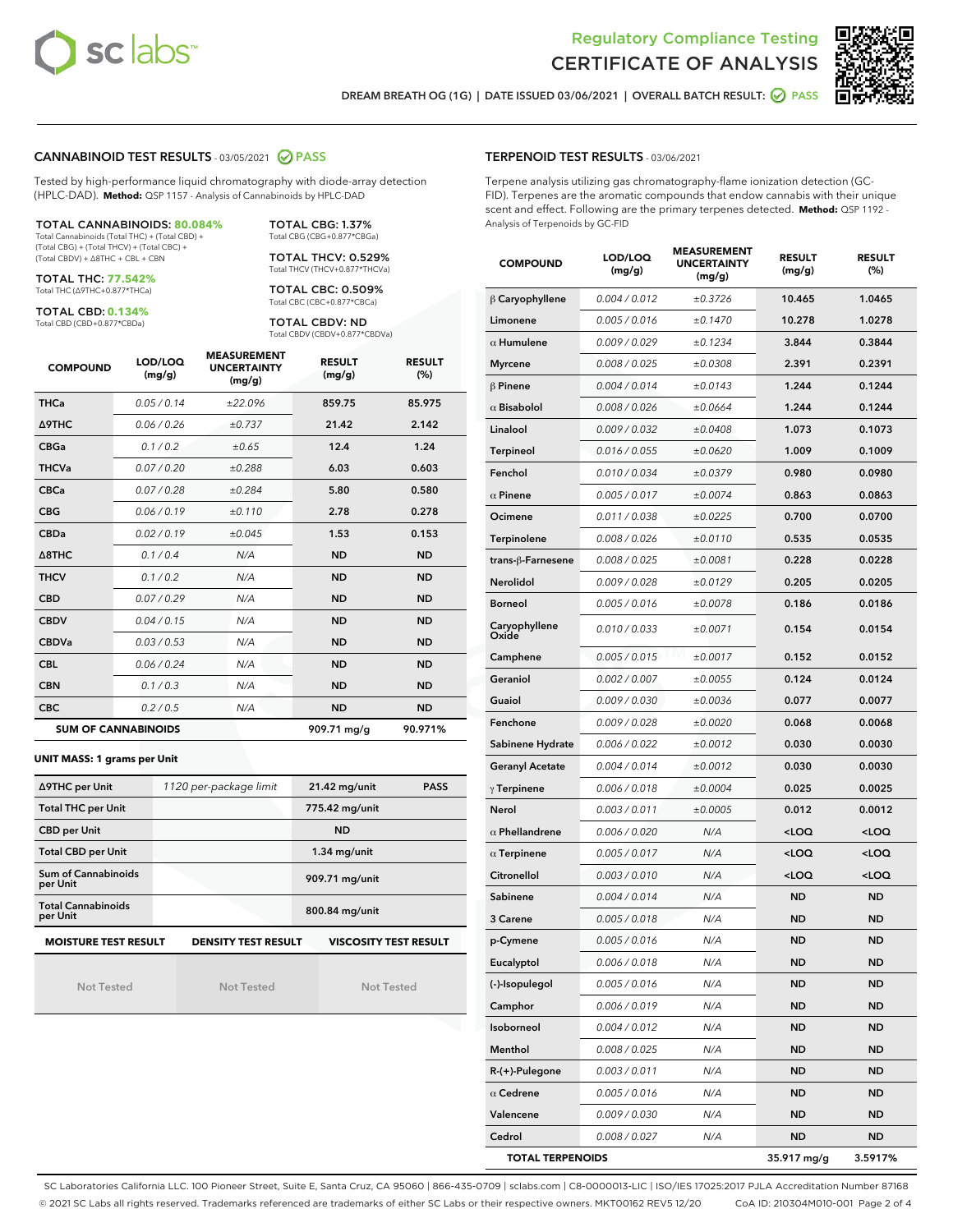



DREAM BREATH OG (1G) | DATE ISSUED 03/06/2021 | OVERALL BATCH RESULT: **⊘** PASS

#### CATEGORY 1 PESTICIDE TEST RESULTS - 03/06/2021 @ PASS

Pesticide and plant growth regulator analysis utilizing high-performance liquid chromatography-mass spectrometry (HPLC-MS) or gas chromatography-mass spectrometry (GC-MS). \*GC-MS utilized where indicated. **Method:** QSP 1212 - Analysis of Pesticides and Mycotoxins by LC-MS or QSP 1213 - Analysis of Pesticides by GC-MS

| <b>COMPOUND</b>             | LOD/LOQ<br>$(\mu g/g)$ | <b>ACTION</b><br>LIMIT<br>$(\mu g/g)$ | <b>MEASUREMENT</b><br><b>UNCERTAINTY</b><br>$(\mu g/g)$ | <b>RESULT</b><br>$(\mu g/g)$ | <b>RESULT</b> |
|-----------------------------|------------------------|---------------------------------------|---------------------------------------------------------|------------------------------|---------------|
| Aldicarb                    | 0.03/0.08              | $>$ LOD                               | N/A                                                     | <b>ND</b>                    | <b>PASS</b>   |
| Carbofuran                  | 0.02 / 0.05            | $\ge$ LOD                             | N/A                                                     | <b>ND</b>                    | <b>PASS</b>   |
| Chlordane*                  | 0.03 / 0.08            | $\ge$ LOD                             | N/A                                                     | <b>ND</b>                    | <b>PASS</b>   |
| Chlorfenapyr*               | 0.03/0.10              | $\ge$ LOD                             | N/A                                                     | <b>ND</b>                    | <b>PASS</b>   |
| Chlorpyrifos                | 0.02 / 0.06            | $\ge$ LOD                             | N/A                                                     | <b>ND</b>                    | <b>PASS</b>   |
| Coumaphos                   | 0.02 / 0.07            | $\ge$ LOD                             | N/A                                                     | <b>ND</b>                    | <b>PASS</b>   |
| Daminozide                  | 0.02/0.07              | $>$ LOD                               | N/A                                                     | <b>ND</b>                    | <b>PASS</b>   |
| <b>DDVP</b><br>(Dichlorvos) | 0.03/0.09              | $\ge$ LOD                             | N/A                                                     | <b>ND</b>                    | <b>PASS</b>   |
| <b>Dimethoate</b>           | 0.03 / 0.08            | $\ge$ LOD                             | N/A                                                     | <b>ND</b>                    | <b>PASS</b>   |
| Ethoprop(hos)               | 0.03/0.10              | $\ge$ LOD                             | N/A                                                     | <b>ND</b>                    | <b>PASS</b>   |
| Etofenprox                  | 0.02 / 0.06            | $\ge$ LOD                             | N/A                                                     | <b>ND</b>                    | <b>PASS</b>   |
| Fenoxycarb                  | 0.03 / 0.08            | $\ge$ LOD                             | N/A                                                     | <b>ND</b>                    | <b>PASS</b>   |
| Fipronil                    | 0.03 / 0.08            | $\ge$ LOD                             | N/A                                                     | <b>ND</b>                    | <b>PASS</b>   |
| Imazalil                    | 0.02 / 0.06            | $>$ LOD                               | N/A                                                     | <b>ND</b>                    | <b>PASS</b>   |
| Methiocarb                  | 0.02 / 0.07            | $>$ LOD                               | N/A                                                     | <b>ND</b>                    | <b>PASS</b>   |
| Methyl<br>parathion         | 0.03/0.10              | $>$ LOD                               | N/A                                                     | <b>ND</b>                    | <b>PASS</b>   |
| <b>Mevinphos</b>            | 0.03/0.09              | $>$ LOD                               | N/A                                                     | <b>ND</b>                    | <b>PASS</b>   |
| Paclobutrazol               | 0.02 / 0.05            | $>$ LOD                               | N/A                                                     | <b>ND</b>                    | <b>PASS</b>   |
| Propoxur                    | 0.03/0.09              | $\ge$ LOD                             | N/A                                                     | <b>ND</b>                    | <b>PASS</b>   |
| Spiroxamine                 | 0.03 / 0.08            | $\ge$ LOD                             | N/A                                                     | <b>ND</b>                    | <b>PASS</b>   |
| Thiacloprid                 | 0.03/0.10              | $\ge$ LOD                             | N/A                                                     | <b>ND</b>                    | <b>PASS</b>   |

#### CATEGORY 2 PESTICIDE TEST RESULTS - 03/06/2021 @ PASS

| <b>COMPOUND</b>   | LOD/LOQ<br>$(\mu g/g)$ | <b>ACTION</b><br><b>LIMIT</b><br>$(\mu g/g)$ | <b>MEASUREMENT</b><br><b>UNCERTAINTY</b><br>$(\mu g/g)$ | <b>RESULT</b><br>$(\mu g/g)$ | <b>RESULT</b> |
|-------------------|------------------------|----------------------------------------------|---------------------------------------------------------|------------------------------|---------------|
| Abamectin         | 0.03/0.10              | 0.1                                          | N/A                                                     | <b>ND</b>                    | <b>PASS</b>   |
| Acephate          | 0.02/0.07              | 0.1                                          | N/A                                                     | <b>ND</b>                    | <b>PASS</b>   |
| Acequinocyl       | 0.02/0.07              | 0.1                                          | N/A                                                     | <b>ND</b>                    | <b>PASS</b>   |
| Acetamiprid       | 0.02/0.05              | 0.1                                          | N/A                                                     | <b>ND</b>                    | <b>PASS</b>   |
| Azoxystrobin      | 0.02/0.07              | 0.1                                          | N/A                                                     | <b>ND</b>                    | <b>PASS</b>   |
| <b>Bifenazate</b> | 0.01/0.04              | 0.1                                          | N/A                                                     | <b>ND</b>                    | <b>PASS</b>   |
| <b>Bifenthrin</b> | 0.02/0.05              | 3                                            | N/A                                                     | <b>ND</b>                    | <b>PASS</b>   |
| <b>Boscalid</b>   | 0.03/0.09              | 0.1                                          | N/A                                                     | <b>ND</b>                    | <b>PASS</b>   |

#### CATEGORY 2 PESTICIDE TEST RESULTS - 03/06/2021 continued

| <b>COMPOUND</b>               | LOD/LOQ<br>(µg/g) | <b>ACTION</b><br>LIMIT<br>$(\mu g/g)$ | <b>MEASUREMENT</b><br><b>UNCERTAINTY</b><br>$(\mu g/g)$ | <b>RESULT</b><br>(µg/g) | <b>RESULT</b> |
|-------------------------------|-------------------|---------------------------------------|---------------------------------------------------------|-------------------------|---------------|
| Captan                        | 0.19/0.57         | 0.7                                   | N/A                                                     | <b>ND</b>               | <b>PASS</b>   |
| Carbaryl                      | 0.02 / 0.06       | 0.5                                   | N/A                                                     | <b>ND</b>               | <b>PASS</b>   |
| Chlorantranilip-<br>role      | 0.04 / 0.12       | 10                                    | N/A                                                     | <b>ND</b>               | <b>PASS</b>   |
| Clofentezine                  | 0.03 / 0.09       | 0.1                                   | N/A                                                     | <b>ND</b>               | <b>PASS</b>   |
| Cyfluthrin                    | 0.12 / 0.38       | 2                                     | N/A                                                     | <b>ND</b>               | <b>PASS</b>   |
| Cypermethrin                  | 0.11 / 0.32       | 1                                     | N/A                                                     | <b>ND</b>               | <b>PASS</b>   |
| <b>Diazinon</b>               | 0.02 / 0.05       | 0.1                                   | N/A                                                     | <b>ND</b>               | <b>PASS</b>   |
| Dimethomorph                  | 0.03 / 0.09       | 2                                     | N/A                                                     | ND                      | <b>PASS</b>   |
| Etoxazole                     | 0.02 / 0.06       | 0.1                                   | N/A                                                     | <b>ND</b>               | <b>PASS</b>   |
| Fenhexamid                    | 0.03 / 0.09       | 0.1                                   | N/A                                                     | <b>ND</b>               | <b>PASS</b>   |
| Fenpyroximate                 | 0.02 / 0.06       | 0.1                                   | N/A                                                     | <b>ND</b>               | <b>PASS</b>   |
| Flonicamid                    | 0.03/0.10         | 0.1                                   | N/A                                                     | <b>ND</b>               | <b>PASS</b>   |
| Fludioxonil                   | 0.03 / 0.10       | 0.1                                   | N/A                                                     | <b>ND</b>               | <b>PASS</b>   |
| Hexythiazox                   | 0.02 / 0.07       | 0.1                                   | N/A                                                     | ND                      | <b>PASS</b>   |
| Imidacloprid                  | 0.04 / 0.11       | 5                                     | N/A                                                     | <b>ND</b>               | <b>PASS</b>   |
| Kresoxim-methyl               | 0.02 / 0.07       | 0.1                                   | N/A                                                     | <b>ND</b>               | <b>PASS</b>   |
| Malathion                     | 0.03 / 0.09       | 0.5                                   | N/A                                                     | <b>ND</b>               | <b>PASS</b>   |
| Metalaxyl                     | 0.02 / 0.07       | 2                                     | N/A                                                     | <b>ND</b>               | <b>PASS</b>   |
| Methomyl                      | 0.03 / 0.10       | $\mathbf{1}$                          | N/A                                                     | <b>ND</b>               | <b>PASS</b>   |
| Myclobutanil                  | 0.03 / 0.09       | 0.1                                   | N/A                                                     | ND                      | <b>PASS</b>   |
| Naled                         | 0.02 / 0.07       | 0.1                                   | N/A                                                     | <b>ND</b>               | <b>PASS</b>   |
| Oxamyl                        | 0.04 / 0.11       | 0.5                                   | N/A                                                     | <b>ND</b>               | <b>PASS</b>   |
| Pentachloronitro-<br>benzene* | 0.03 / 0.09       | 0.1                                   | N/A                                                     | <b>ND</b>               | <b>PASS</b>   |
| Permethrin                    | 0.04 / 0.12       | 0.5                                   | N/A                                                     | <b>ND</b>               | <b>PASS</b>   |
| Phosmet                       | 0.03 / 0.10       | 0.1                                   | N/A                                                     | <b>ND</b>               | <b>PASS</b>   |
| Piperonylbu-<br>toxide        | 0.02 / 0.07       | 3                                     | N/A                                                     | <b>ND</b>               | <b>PASS</b>   |
| Prallethrin                   | 0.03 / 0.08       | 0.1                                   | N/A                                                     | <b>ND</b>               | <b>PASS</b>   |
| Propiconazole                 | 0.02 / 0.07       | 0.1                                   | N/A                                                     | <b>ND</b>               | <b>PASS</b>   |
| Pyrethrins                    | 0.04 / 0.12       | 0.5                                   | N/A                                                     | ND                      | PASS          |
| Pyridaben                     | 0.02 / 0.07       | 0.1                                   | N/A                                                     | <b>ND</b>               | <b>PASS</b>   |
| Spinetoram                    | 0.02 / 0.07       | 0.1                                   | N/A                                                     | <b>ND</b>               | <b>PASS</b>   |
| Spinosad                      | 0.02 / 0.07       | 0.1                                   | N/A                                                     | <b>ND</b>               | <b>PASS</b>   |
| Spiromesifen                  | 0.02 / 0.05       | 0.1                                   | N/A                                                     | <b>ND</b>               | <b>PASS</b>   |
| Spirotetramat                 | 0.02 / 0.06       | 0.1                                   | N/A                                                     | <b>ND</b>               | <b>PASS</b>   |
| Tebuconazole                  | 0.02 / 0.07       | 0.1                                   | N/A                                                     | <b>ND</b>               | <b>PASS</b>   |
| Thiamethoxam                  | 0.03 / 0.10       | 5                                     | N/A                                                     | <b>ND</b>               | <b>PASS</b>   |
| Trifloxystrobin               | 0.03 / 0.08       | 0.1                                   | N/A                                                     | <b>ND</b>               | <b>PASS</b>   |